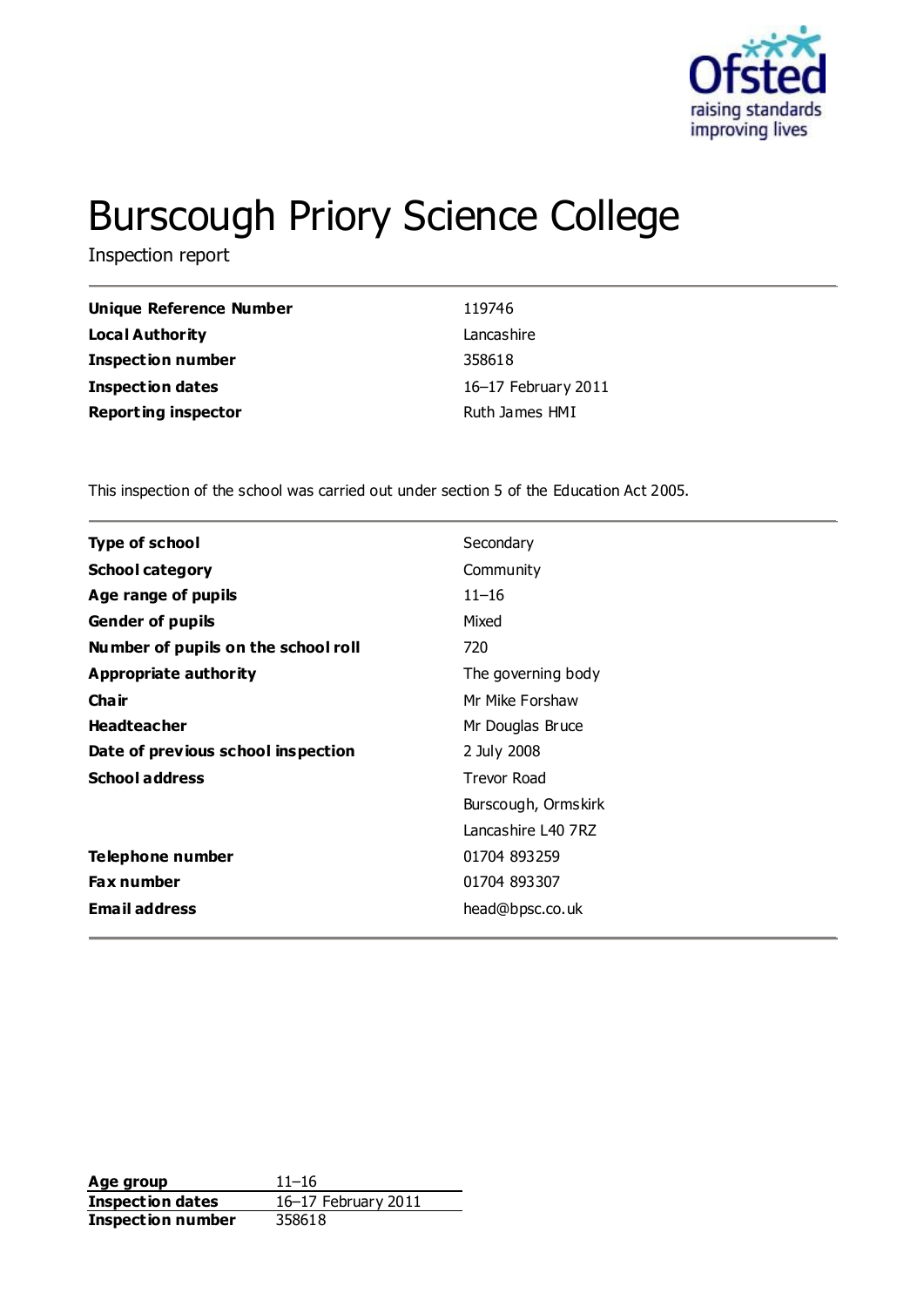The Office for Standards in Education, Children's Services and Skills (Ofsted) regulates and inspects to achieve excellence in the care of children and young people, and in education and skills for learners of all ages. It regulates and inspects childcare and children's social care, and inspects the Children and Family Court Advisory Support Service (Cafcass), schools, colleges, initial teacher training, work-based learning and skills training, adult and community learning, and education and training in prisons and other secure establishments. It assesses council children's services, and inspects services for looked after children, safeguarding and child protection.

Further copies of this report are obtainable from the school. Under the Education Act 2005, the school must provide a copy of this report free of charge to certain categories of people. A charge not exceeding the full cost of reproduction may be made for any other copies supplied.

If you would like a copy of this document in a different format, such as large print or Braille, please telephone 0300 123 4234, or email **[enquiries@ofsted.gov.uk](mailto:enquiries@ofsted.gov.uk)**.

You may copy all or parts of this document for non-commercial educational purposes, as long as you give details of the source and date of publication and do not alter the documentation in any way.

To receive regular email alerts about new publications, including survey reports and school inspection reports, please visit our website and go to 'Subscribe'.

Royal Exchange Buildings St Ann's Square Manchester M2 7LA T: 0300 123 4234 Textphone: 0161 618 8524 E: **[enquiries@ofsted.gov.uk](mailto:enquiries@ofsted.gov.uk)**

W: **[www.ofsted.gov.uk](http://www.ofsted.gov.uk/)**

© Crown copyright 2011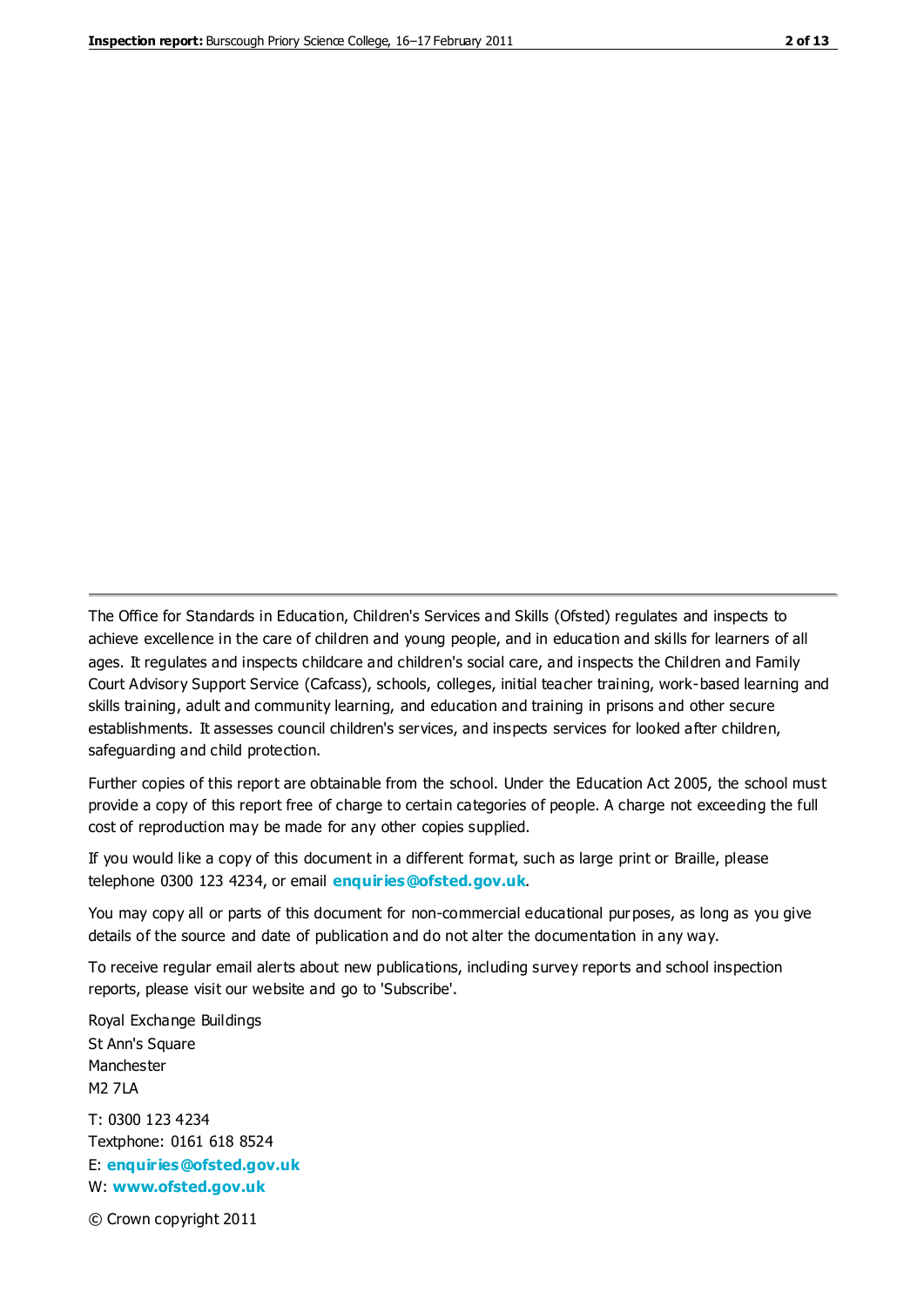# **Introduction**

This inspection was carried out by one of Her Majesty's Inspectors and three additional inspectors. There were 32 lessons observed, and the same number of teachers seen. Meetings were held with groups of pupils, members of the governing body and staff. Inspectors observed the school's work, and looked at assessment data, school policies and safeguarding documentation. An analysis of 203 questionnaires from parents and carers was also examined.

The inspection team reviewed many aspects of the school's work. It looked in detail at a number of key areas

- $\blacksquare$  the current progress of different groups of students
- $\blacksquare$  the quality of teaching and learning, especially in subjects with weaker outcomes, such as English
- $\blacksquare$  the appropriateness of the curriculum, especially for boys and those at risk of underachievement
- $\blacksquare$  the effectiveness of the school's improvement planning.

# **Information about the school**

Burscough Priory Science College is smaller than the average secondary school. It is situated in the town of Burscough, but draws from a catchment extending beyond the town. The proportion of students who are known to be eligible for free school meals is below the national average. The percentage of students from minority ethnic backgrounds is well below the national average. The proportion who have special educational needs and/or disabilities is just below average, but the proportion with a statement of special educational needs is above average. The school has specialist status in science. It has the Sportsmark award, Healthy Schools status and Investors in People status.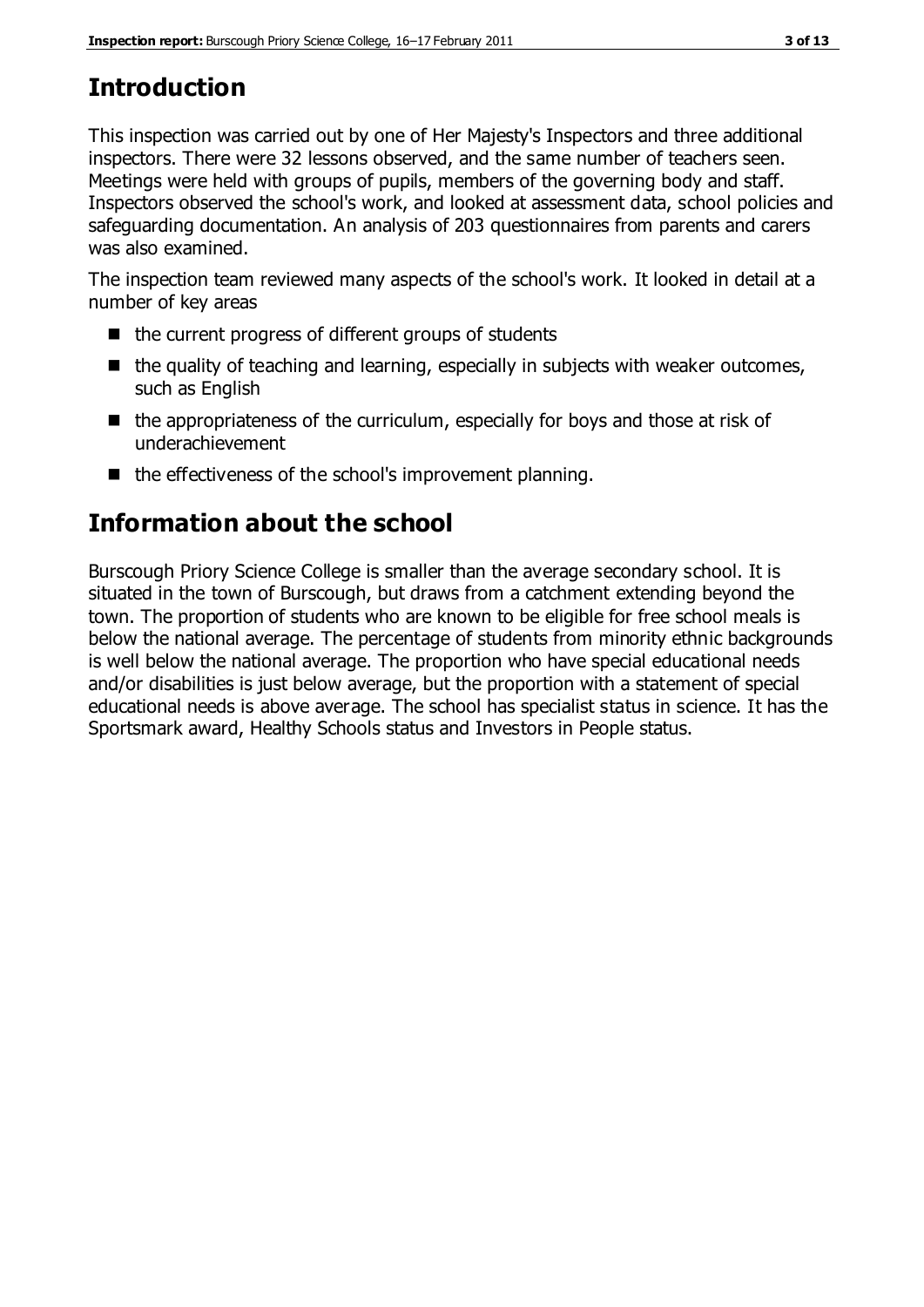# **Inspection judgements**

| Overall effectiveness: how good is the school? |  |
|------------------------------------------------|--|
|------------------------------------------------|--|

#### **The school's capacity for sustained improvement 2**

#### **Main findings**

This is a satisfactory and improving school. Students achieve well in science and modern foreign languages, but examination results are broadly average overall. This represents satisfactory learning and progress given students' starting points. Ambitious leadership by the headteacher is now promoting a culture of improvement, although the full impact of this has yet to be realised in academic outcomes. Central to this improvement are highquality data systems that inform well-targeted improvement strategies. Students are benefiting from the closer monitoring that ensures they are now starting to make better progress. The school recognises the need to raise standards further at Key Stage 4 and most recent assessments and modular results indicate that the school may be on course to achieve significant improvements in performance in 2011. Teaching is satisfactory overall. Some good lessons were seen, but there is still too little outstanding teaching. There remain some inconsistencies both within and across departments. Teachers do not always make enough use of the wealth of assessment data available to ensure that the work set is appropriate for the full range of abilities in the class and the quality of marking is a weakness.

Students enjoy school and their behaviour in lessons and around the site is good and often exemplary. The school's efforts to raise attendance levels have proved to be very effective, resulting in high levels of attendance and a substantial reduction in the number of persistent absentees. The curriculum, although satisfactory, has few vocational options at Key Stage 4 and limited provision for information and communication technology (ICT). The science specialism makes a positive contribution, both in terms of results and curriculum enrichment. A strong feature of the school's recent improvement is the new 'Every Child Matters' centre which is designed to focus on those whose circumstances make them most vulnerable and at risk of not achieving their potential. Combined with a restructuring of pastoral support arrangements, this is ensuring that care, guidance and support are now good. There is particularly effective leadership by the headteacher and increasing confidence among other leaders. Middle leaders are now more empowered and are responding to the challenges with strategies to improve teaching and raise attainment in their departments. Self-evaluation is broadly accurate and the school is aware of what still needs to be done. The school provides satisfactory value for money. Given the notable improvements in attendance, accelerating rates of progress, and much stronger systems for support, it has a good capacity to improve further.

Up to 40% of the schools whose overall effectiveness is judged satisfactory may receive a monitoring visit by an Ofsted inspector before their next section 5 inspection.

### **What does the school need to do to improve further?**

■ Accelerate learning and progress so that attainment is raised.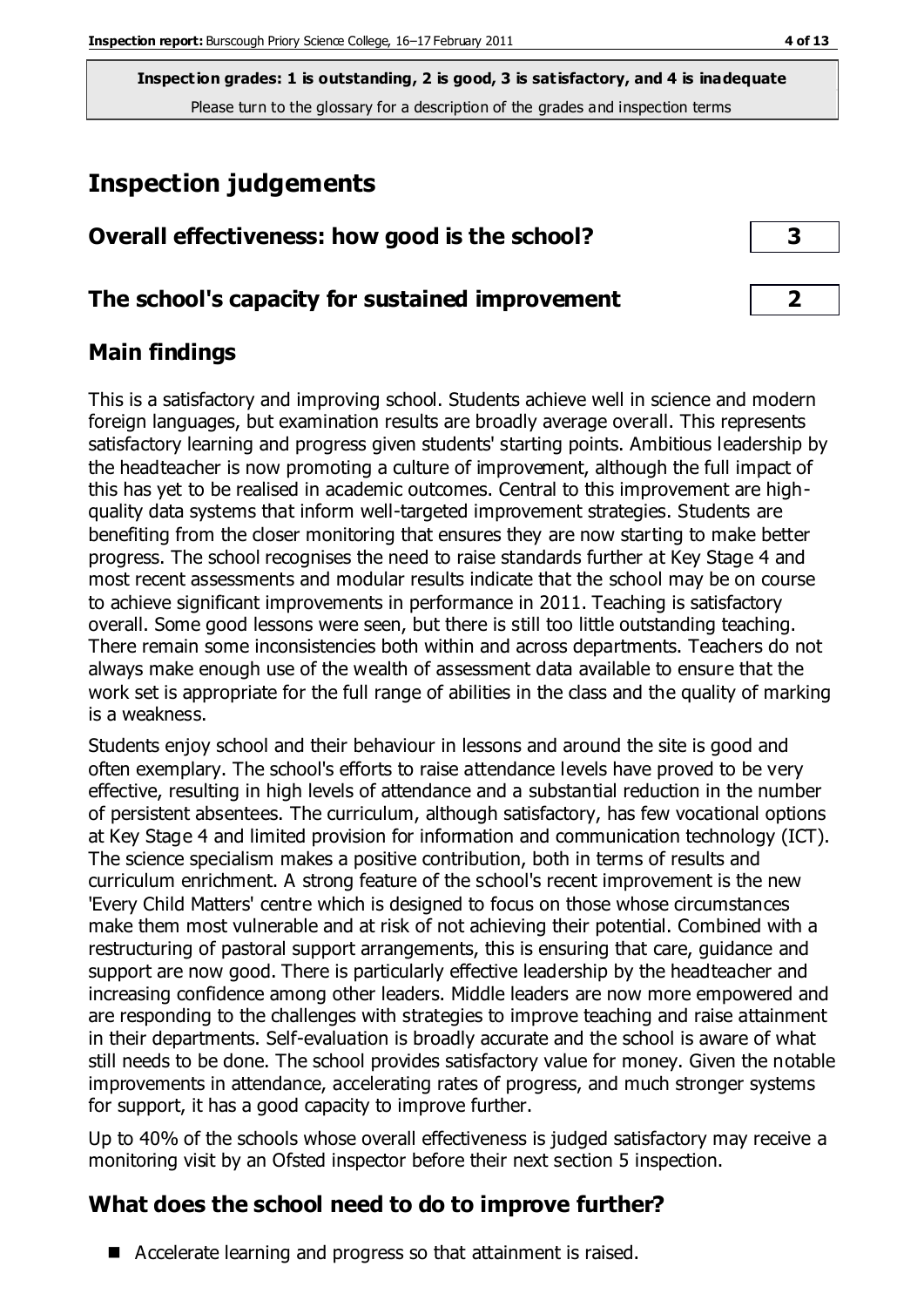- Increase the proportion of outstanding and good teaching and learning further by:
- $\blacksquare$  improving the consistency of teaching within and across departments
- **E** ensuring that lessons are planned carefully to take account of the needs of students with special educational needs and/or disabilities
- - making better use of assessment information in lessons so that all students are suitably challenged and supported
- **E** ensuring that marking in all subjects is regular and gives a clear indication to students of what they need to do to improve.
- $\blacksquare$  Review the curriculum to ensure that it provides a wider range of courses at Key Stage 4 to suit different aptitudes, abilities and aspirations.

#### **Outcomes for individuals and groups of pupils 3**

Students join the school in Year 7 with standards that are just above average. By the time they leave at the end of Key Stage 4, attainment is broadly average for most measures, including the proportion gaining five or more GCSE A\* to C grades including English and mathematics. Results were better in 2009 than 2010, but this was largely related to the higher ability of the cohort. Data which takes account of prior attainment and contextual factors show that the 2010 cohort made slightly better progress than in 2009, but it remained satisfactory. Girls did better than boys in 2010. Students achieve well in science and modern foreign languages. Recent targeted intervention strategies are showing signs of having a positive impact on learning and progress. Module and other examination results and school assessment data indicate that results may be on track to improve significantly in 2011.

Observations of lessons support the school's view that rates of progress are accelerating. Students' positive attitudes are a significant contributor to the very good climate for learning that exists in most classrooms. Engagement in the lessons observed during the inspection was typically good. Students settle readily to the tasks set and work diligently and conscientiously. However, teachers do not always capitalise sufficiently on this willingness and responsiveness so that the pace of learning is not yet rapid enough to secure good progress over time. Students identified with special educational needs and/or disabilities make similar progress to their peers.

Behaviour is good both in lessons and around the school. Exclusions are low. Attendance is high as a result of concerted efforts by the school. Students accept additional responsibilities in school readily. Examples of students' contribution to the wider community include making collections for charities and the good links with primary schools promoted by the science specialism. Students, increasingly, adopt healthy lifestyles and take advantage of a broad range of sports provision. Students report that they feel very safe in school. Where incidents of bullying occur, they are dealt with quickly and effectively. Spiritual, moral, social and cultural development is good with particular strengths in social and moral development.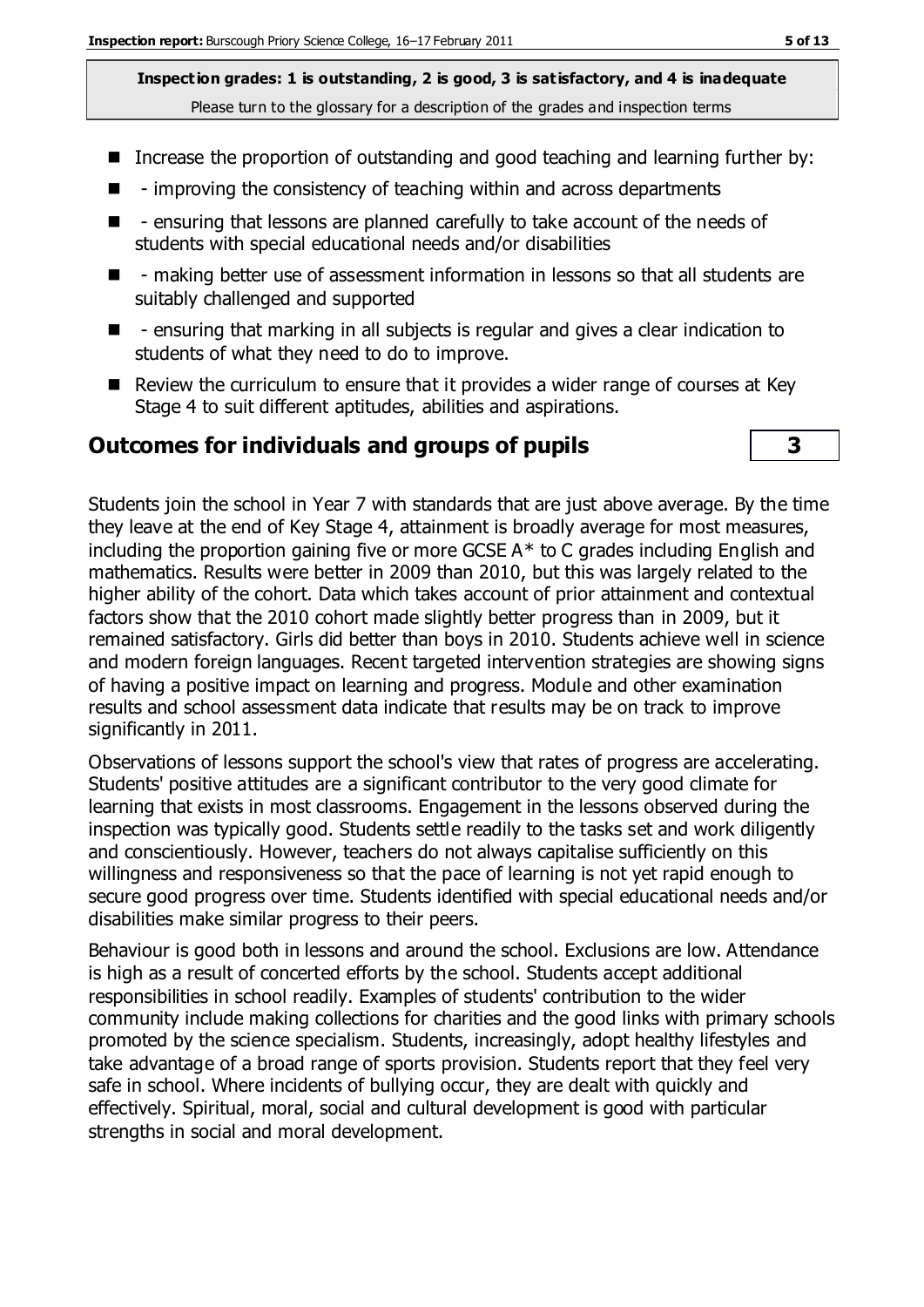# **Inspection grades: 1 is outstanding, 2 is good, 3 is satisfactory, and 4 is inadequate**

Please turn to the glossary for a description of the grades and inspection terms

These are the grades for pupils' outcomes

| Pupils' achievement and the extent to which they enjoy their learning                                                     |                |
|---------------------------------------------------------------------------------------------------------------------------|----------------|
| Taking into account:<br>Pupils' attainment <sup>1</sup>                                                                   | 3              |
| The quality of pupils' learning and their progress                                                                        | 3              |
| The quality of learning for pupils with special educational needs and/or disabilities<br>and their progress               | 3              |
| The extent to which pupils feel safe                                                                                      | $\overline{2}$ |
| Pupils' behaviour                                                                                                         | 2              |
| The extent to which pupils adopt healthy lifestyles                                                                       | 2              |
| The extent to which pupils contribute to the school and wider community                                                   | $\overline{2}$ |
| The extent to which pupils develop workplace and other skills that will contribute to<br>their future economic well-being |                |
| Taking into account:<br>Pupils' attendance <sup>1</sup>                                                                   |                |
| The extent of pupils' spiritual, moral, social and cultural development                                                   | 2              |

<sup>1</sup> The grades for attainment and attendance are: 1 is high; 2 is above average; 3 is broadly average; and 4 is low

#### **How effective is the provision?**

Although teaching is satisfactory overall, over half the lessons observed were good. This reflects the recent support and training for teachers, but it has yet to have an impact on longer-term improved academic results. Inspection evidence supports the school's view that the quality of teaching is improving, including the teaching of English. Most teachers have strong subject knowledge. In better lessons, teachers make good use of strategies to engage students and give them more ownership of their own learning. Good use is made of group work and mini whiteboards to help engage students and to help teachers assess progress and lessons are generally delivered at a brisk pace. Teachers make good use of ICT in their presentations and, generally, make lessons interesting. However, these strengths are not found consistently and there is variation both within departments, including in science, and across departments. Although examples of varied activities to meet the needs of students of different abilities were seen, there was a lot of whole-class teaching which did not challenge the most-able or support the less-able, especially in some mixed-ability classes. Students with special educational needs and/or disabilities are identified on lesson plans, but there is little evidence, either in planning or teaching, of strategies to meet their specific needs in mainstream lessons. Adult support in lessons for students who struggle with their learning is not used sufficiently to maximise potential. Although a new marking policy has recently been introduced, it is not yet embedded and there are inconsistencies in the quality of the marking of students' work. Some books are not marked regularly and, in those that are, there are few examples of constructive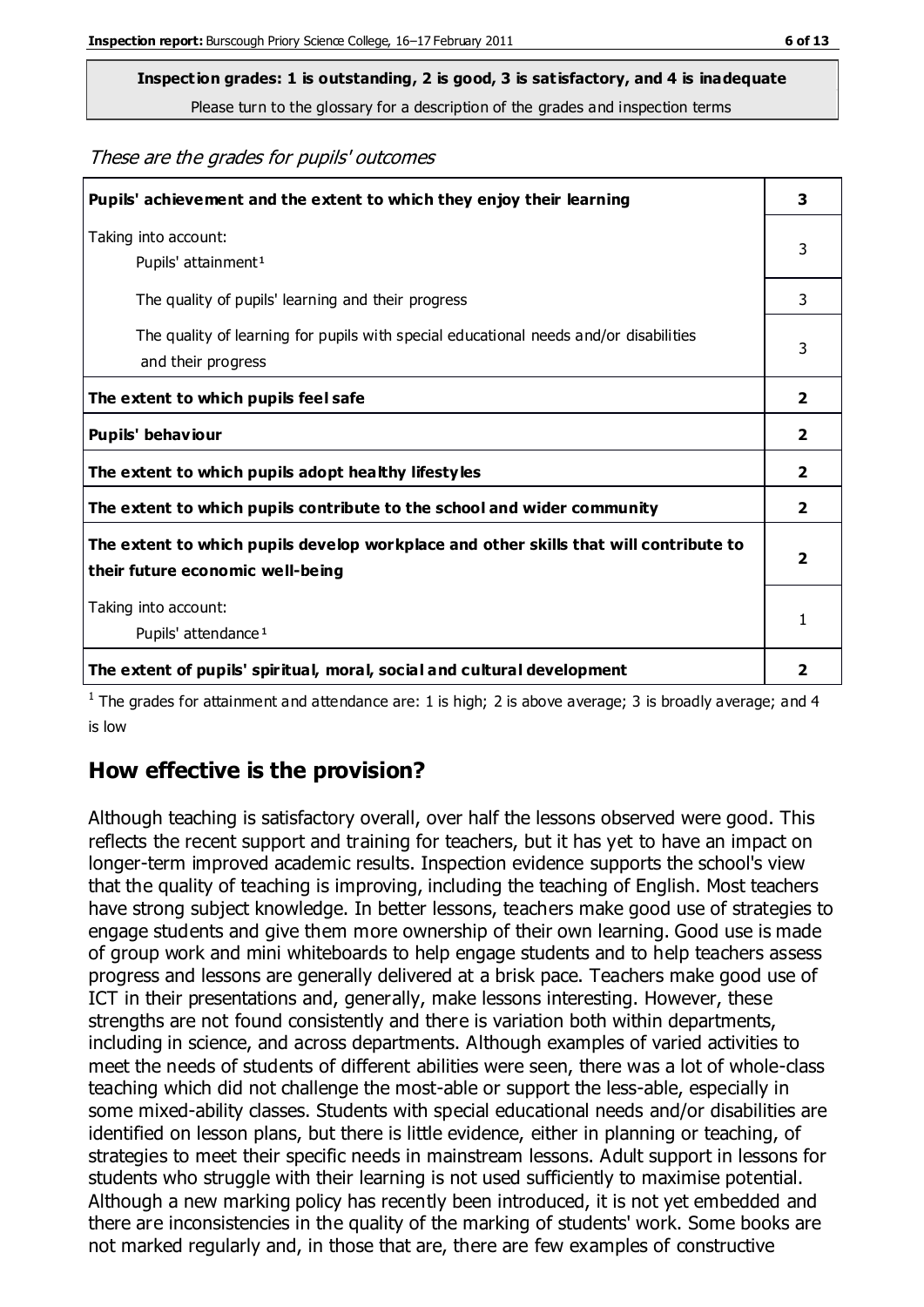comments on individual progress or indicators of the next steps in the students' learning. Homework practices are also inconsistent and some students receive very little.

The curriculum offers a satisfactory range of courses at Key Stage 4, largely based on GCSEs. A vocational qualification in science is available. A very small number of students attend further education colleges and other providers for vocational options, but timetabling arrangements mean that they miss lessons in some of their school- based subjects. ICT opportunities are too limited. The school is undertaking a review of the curriculum and is aware that it did not meet all students' needs in 2010, which affected the progress of a few students, especially boys. Extra-curricular activities, especially sports, make a valuable contribution and activities through the science specialism enhance this further.

Care, guidance and support are strengths. The pastoral care system has been restructured to provide better continuity year-on-year, but form-tutor time is not always used productively. The introduction of the 'Every Child Matters' centre is a success. It provides a calm atmosphere and is aimed at removing barriers to learning and employing coherent, intervention strategies which help promote students' self- confidence and self-belief. Students speak very highly of the centre staff and several parents and carers also expressed their appreciation of its work.

| The quality of teaching                                                                                    |   |
|------------------------------------------------------------------------------------------------------------|---|
| Taking into account:<br>The use of assessment to support learning                                          |   |
| The extent to which the curriculum meets pupils' needs, including, where relevant,<br>through partnerships | 3 |
| The effectiveness of care, guidance and support                                                            |   |

These are the grades for the quality of provision

#### **How effective are leadership and management?**

The new headteacher is leading the school well. He has established a clear intention to improve outcomes for students and has successfully marshalled the support of the governing body, the senior leadership team, middle leaders and staff. The school's selfevaluation provides an accurate analysis of the school's current position. The revised senior leadership structure and the clear roles and responsibilities are leading to improvements in a range of areas. The new pastoral system, supported by the 'Every Child Matters' centre, has strengthened care and support for students and sharpened opportunities for intervention where students need specific help and guidance. Significant improvements in attendance are the result of exemplary management. The developing data and tracking system is providing better information, enabling underachievement to be identified and support and intervention strategies to be planned. Local authority support has been valuable for senior and middle leaders who are responding positively to the changes and welcome strongly the opportunities to contribute more to whole-school development. While all the signs are encouraging, it is too soon to judge their effect on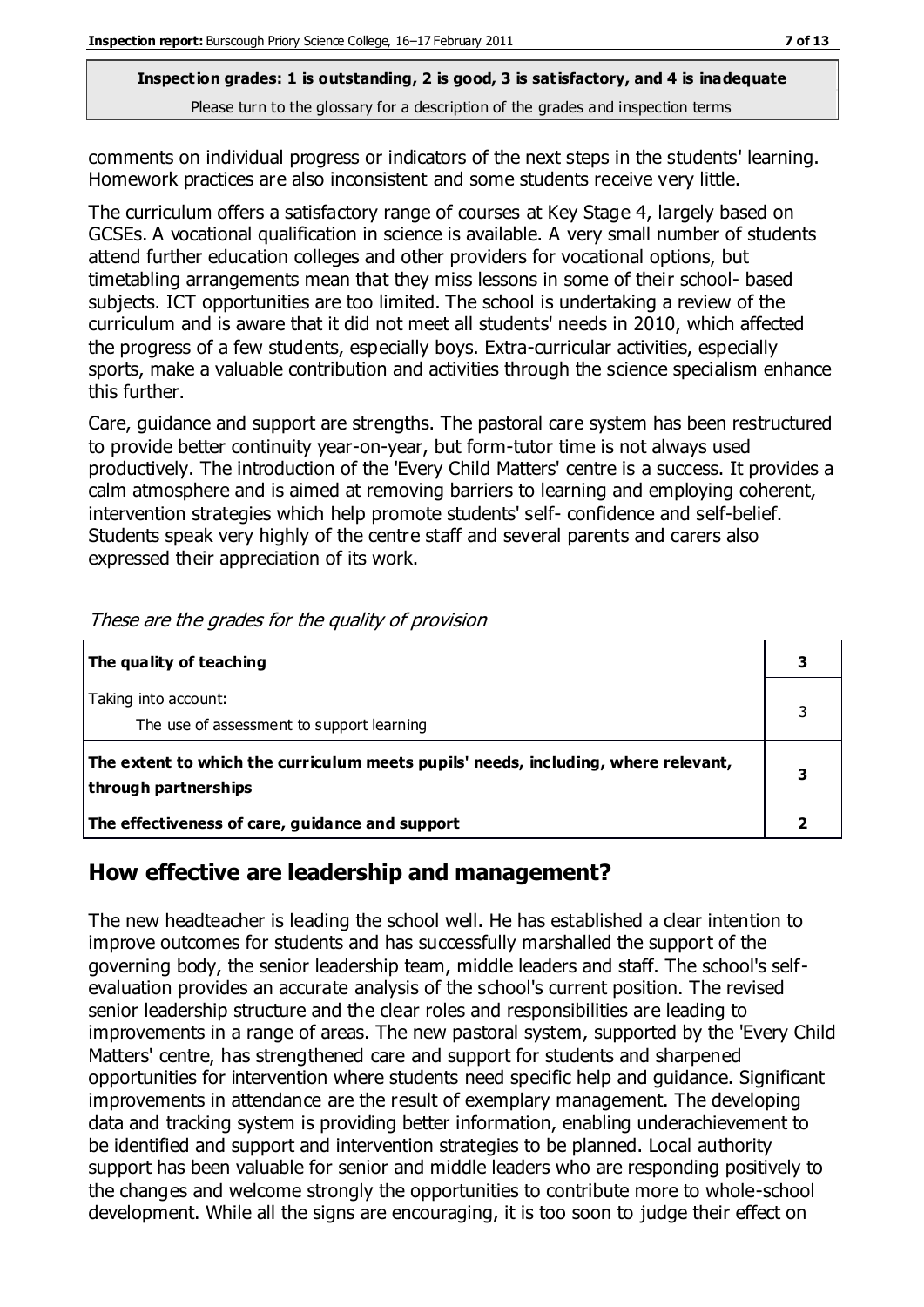outcomes. Development and action planning is of variable quality, lacking detail and clear timescales and success criteria, especially with regard to teaching and learning.

The school's contribution to community cohesion is good and the school itself is a friendly and supportive community where students and adults show mutual respect. The local community is involved through charitable work and primary links. The national and international dimensions are less well developed, but European trips are a feature. Equal opportunities are promoted satisfactorily. School data suggest that the gap between boys and girls evident in 2010 has reduced. Although it is not yet fully evident in lessons, there is increasing awareness of the needs of students with special educational needs and/or disabilities. Safeguarding arrangements are satisfactory. Government requirements are met and staff have had appropriate training.

The governing body is now effective in holding the school to account, because of training they have undertaken in the use of data and the amount of information which is made available to them. Much valuable work is delivered through committees and governors have a detailed knowledge of many aspects of the school's work.

| The effectiveness of leadership and management in embedding ambition and driving<br><i>improvement</i>                                                           |                |
|------------------------------------------------------------------------------------------------------------------------------------------------------------------|----------------|
| Taking into account:<br>The leadership and management of teaching and learning                                                                                   | 3              |
| The effectiveness of the governing body in challenging and supporting the<br>school so that weaknesses are tackled decisively and statutory responsibilities met | 7              |
| The effectiveness of the school's engagement with parents and carers                                                                                             | $\mathbf{2}$   |
| The effectiveness of partnerships in promoting learning and well-being                                                                                           | $\mathbf{2}$   |
| The effectiveness with which the school promotes equality of opportunity and tackles<br>discrimination                                                           | 3              |
| The effectiveness of safeguarding procedures                                                                                                                     | 3              |
| The effectiveness with which the school promotes community cohesion                                                                                              | $\overline{2}$ |
| The effectiveness with which the school deploys resources to achieve value for money                                                                             | 3              |

These are the grades for leadership and management

### **Views of parents and carers**

Most parents and carers were very supportive of the school. However, several commented on the variation in the quality of teaching across the school, especially in science. Lunchtime arrangements which result in long queues were also mentioned by a few parents and carers. A small number reported concerns about lack of homework. Inspection evidence indicated that these are areas that could be improved. Inspection evidence indicated also that the positive comments made by parents and carers about recent improvements in the school were accurate, especially about arrangements for support.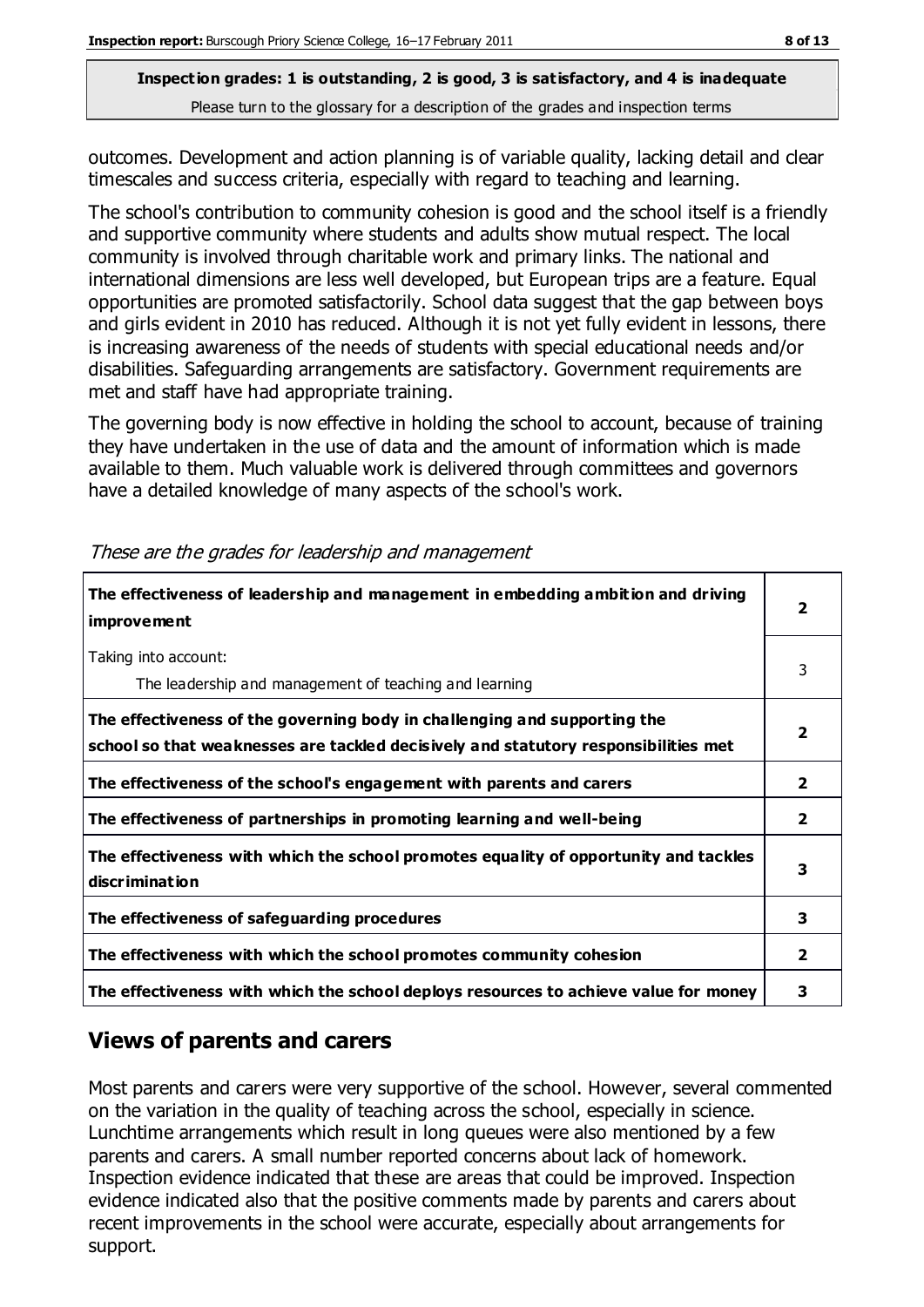#### **Responses from parents and carers to Ofsted's questionnaire**

Ofsted invited all the registered parents and carers of pupils registered at Burscough Priory Science College to complete a questionnaire about their views of the school.

In the questionnaire, parents and carers were asked to record how strongly they agreed with 13 statements about the school.

The inspection team received 203 completed questionnaires by the end of the on-site inspection. In total, there are 720 pupils registered at the school.

| <b>Statements</b>                                                                                                                                                                                                                                       | <b>Strongly</b><br>agree |               | <b>Agree</b> |               | <b>Disagree</b> |                | <b>Strongly</b><br>disagree |               |
|---------------------------------------------------------------------------------------------------------------------------------------------------------------------------------------------------------------------------------------------------------|--------------------------|---------------|--------------|---------------|-----------------|----------------|-----------------------------|---------------|
|                                                                                                                                                                                                                                                         | <b>Total</b>             | $\frac{1}{2}$ | <b>Total</b> | $\frac{0}{0}$ | <b>Total</b>    | $\frac{0}{0}$  | <b>Total</b>                | $\frac{0}{0}$ |
| My child enjoys school                                                                                                                                                                                                                                  | 60                       | 30            | 133          | 66            | 9               | $\overline{4}$ | $\mathbf{1}$                | $\mathbf 0$   |
| The school keeps my child<br>safe                                                                                                                                                                                                                       | 79                       | 39            | 120          | 59            | 3               | $\mathbf{1}$   | $\mathbf 0$                 | $\mathbf 0$   |
| My school informs me about<br>my child's progress                                                                                                                                                                                                       | 61                       | 30            | 128          | 63            | 11              | 5              | $\overline{2}$              | $\mathbf{1}$  |
| My child is making enough<br>progress at this school                                                                                                                                                                                                    | 56                       | 28            | 124          | 61            | 18              | 9              | $\overline{2}$              | $\mathbf{1}$  |
| The teaching is good at this<br>school                                                                                                                                                                                                                  | 55                       | 27            | 124          | 61            | 14              | $\overline{7}$ | $\mathbf 0$                 | $\mathbf 0$   |
| The school helps me to<br>support my child's learning                                                                                                                                                                                                   | 33                       | 16            | 133          | 66            | 29              | 14             | $\overline{2}$              | 1             |
| The school helps my child to<br>have a healthy lifestyle                                                                                                                                                                                                | 33                       | 16            | 135          | 67            | 31              | 15             | $\mathbf 0$                 | $\mathbf 0$   |
| The school makes sure that<br>my child is well prepared for<br>the future (for example<br>changing year group,<br>changing school, and for<br>children who are finishing<br>school, entering further or<br>higher education, or entering<br>employment) | 57                       | 28            | 124          | 61            | 6               | 3              | $\mathbf 0$                 | $\mathbf 0$   |
| The school meets my child's<br>particular needs                                                                                                                                                                                                         | 50                       | 25            | 137          | 67            | 9               | 4              | $\overline{2}$              | $\mathbf{1}$  |
| The school deals effectively<br>with unacceptable behaviour                                                                                                                                                                                             | 61                       | 30            | 117          | 58            | 19              | 9              | $\overline{2}$              | $\mathbf{1}$  |
| The school takes account of<br>my suggestions and concerns                                                                                                                                                                                              | 45                       | 22            | 121          | 60            | 15              | 7              | 1                           | 0             |
| The school is led and<br>managed effectively                                                                                                                                                                                                            | 83                       | 41            | 107          | 53            | $\overline{7}$  | 3              | $\mathbf 0$                 | $\mathbf 0$   |
| Overall, I am happy with my<br>child's experience at this<br>school                                                                                                                                                                                     | 74                       | 36            | 113          | 56            | 14              | $\overline{7}$ | $\mathbf 0$                 | $\mathbf 0$   |

The table above summarises the responses that parents and carers made to each statement. The percentages indicate the proportion of parents and carers giving that response out of the total number of completed questionnaires. Where one or more parents and carers chose not to answer a particular question, the percentages will not add up to 100%.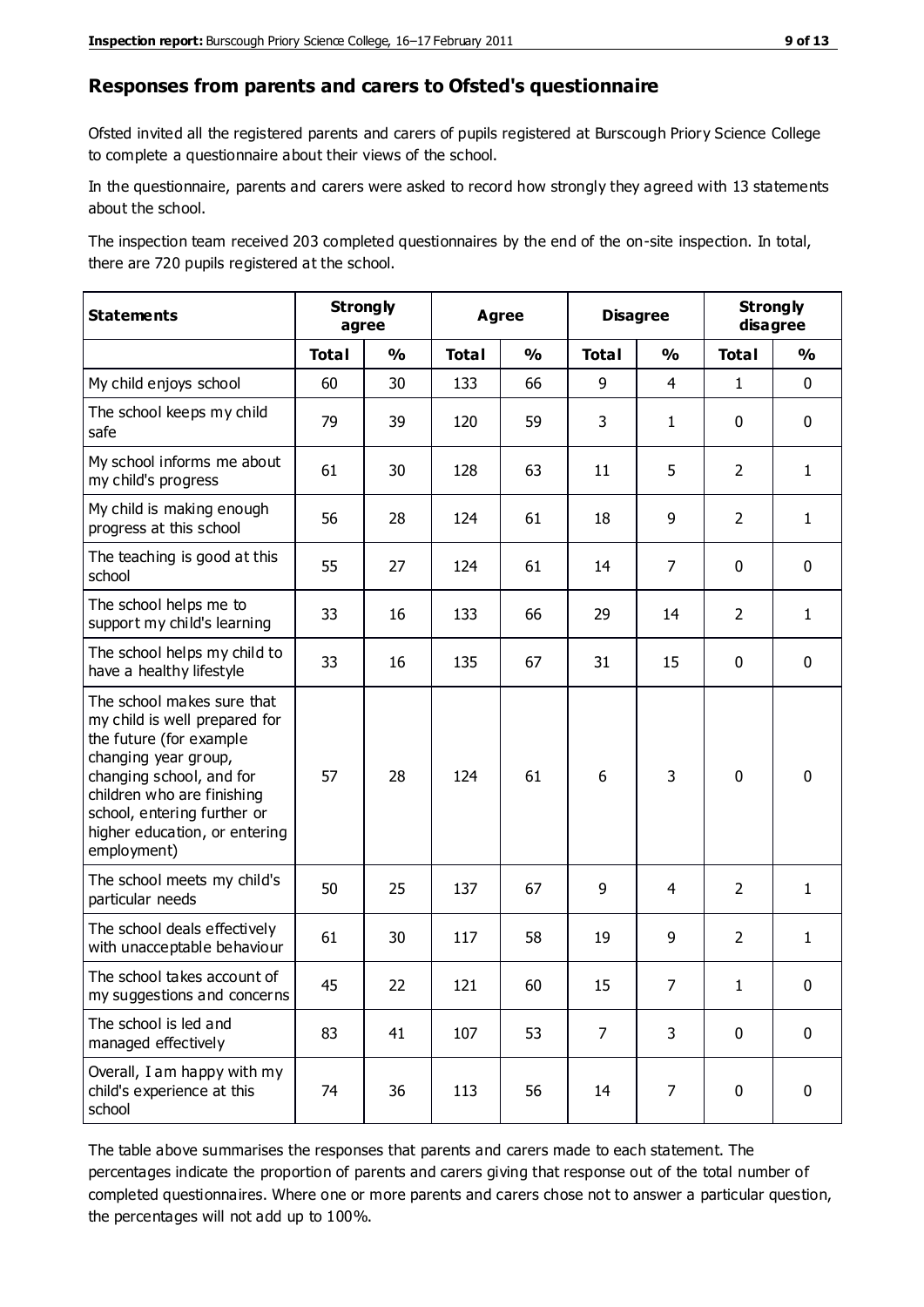## **Glossary**

| Grade   | <b>Judgement</b> | <b>Description</b>                                                                                                                                                                                                            |
|---------|------------------|-------------------------------------------------------------------------------------------------------------------------------------------------------------------------------------------------------------------------------|
| Grade 1 | Outstanding      | These features are highly effective. An outstanding school<br>provides exceptionally well for all its pupils' needs.                                                                                                          |
| Grade 2 | Good             | These are very positive features of a school. A school that<br>is good is serving its pupils well.                                                                                                                            |
| Grade 3 | Satisfactory     | These features are of reasonable quality. A satisfactory<br>school is providing adequately for its pupils.                                                                                                                    |
| Grade 4 | Inadequate       | These features are not of an acceptable standard. An<br>inadequate school needs to make significant improvement<br>in order to meet the needs of its pupils. Ofsted inspectors<br>will make further visits until it improves. |

#### **What inspection judgements mean**

#### **Overall effectiveness of schools**

|                       | Overall effectiveness judgement (percentage of schools) |      |                     |                   |
|-----------------------|---------------------------------------------------------|------|---------------------|-------------------|
| <b>Type of school</b> | <b>Outstanding</b>                                      | Good | <b>Satisfactory</b> | <b>Inadequate</b> |
| Nursery schools       | 59                                                      | 35   | 3                   | 3                 |
| Primary schools       | 9                                                       | 44   | 39                  | 7                 |
| Secondary schools     | 13                                                      | 36   | 41                  | 11                |
| Sixth forms           | 15                                                      | 39   | 43                  | 3                 |
| Special schools       | 35                                                      | 43   | 17                  | 5                 |
| Pupil referral units  | 21                                                      | 42   | 29                  | 9                 |
| All schools           | 13                                                      | 43   | 37                  | 8                 |

New school inspection arrangements were introduced on 1 September 2009. This means that inspectors now make some additional judgements that were not made previously.

The data in the table above are for the period 1 September 2009 to 31 August 2010 and are consistent with the latest published official statistics about maintained school inspection outcomes (see **[www.ofsted.gov.uk](http://www.ofsted.gov.uk/)**).

The sample of schools inspected during 2009/10 was not representative of all schools nationally, as weaker schools are inspected more frequently than good or outstanding schools.

Percentages are rounded and do not always add exactly to 100.

Sixth form figures reflect the judgements made for the overall effectiveness of the sixth form in secondary schools, special schools and pupil referral units.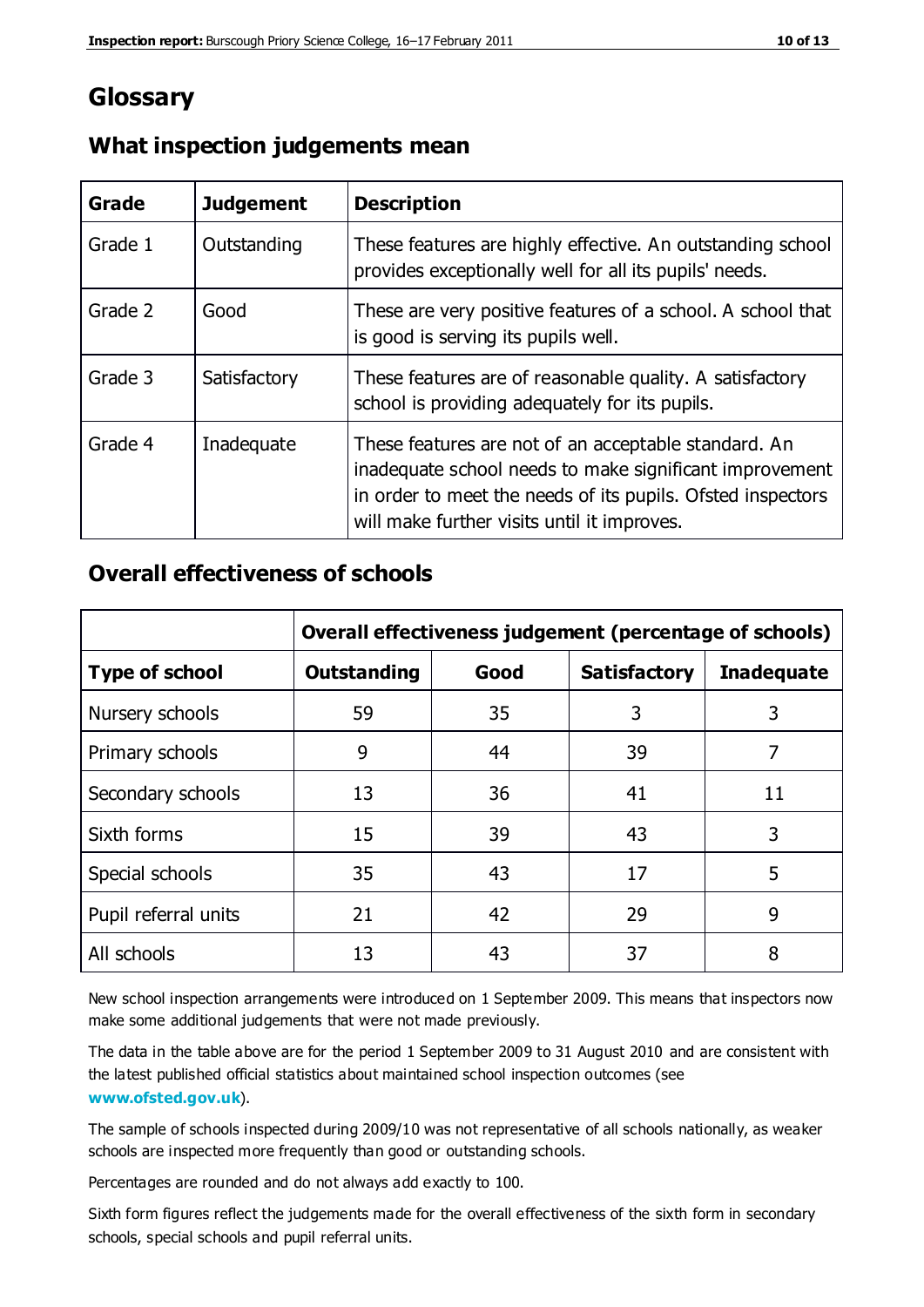# **Common terminology used by inspectors**

| Achievement:                  | the progress and success of a pupil in their learning,<br>development or training.                                                                                                                                                          |  |  |
|-------------------------------|---------------------------------------------------------------------------------------------------------------------------------------------------------------------------------------------------------------------------------------------|--|--|
| Attainment:                   | the standard of the pupils' work shown by test and<br>examination results and in lessons.                                                                                                                                                   |  |  |
| Capacity to improve:          | the proven ability of the school to continue<br>improving. Inspectors base this judgement on what<br>the school has accomplished so far and on the quality<br>of its systems to maintain improvement.                                       |  |  |
| Leadership and management:    | the contribution of all the staff with responsibilities,<br>not just the headteacher, to identifying priorities,<br>directing and motivating staff and running the school.                                                                  |  |  |
| Learning:                     | how well pupils acquire knowledge, develop their<br>understanding, learn and practise skills and are<br>developing their competence as learners.                                                                                            |  |  |
| <b>Overall effectiveness:</b> | inspectors form a judgement on a school's overall<br>effectiveness based on the findings from their<br>inspection of the school. The following judgements,<br>in particular, influence what the overall effectiveness<br>judgement will be. |  |  |
|                               | The school's capacity for sustained<br>improvement.                                                                                                                                                                                         |  |  |
|                               | Outcomes for individuals and groups of pupils.                                                                                                                                                                                              |  |  |
|                               | The quality of teaching.                                                                                                                                                                                                                    |  |  |
|                               | The extent to which the curriculum meets<br>pupils' needs, including, where relevant,<br>through partnerships.                                                                                                                              |  |  |
|                               | The effectiveness of care, guidance and<br>support.                                                                                                                                                                                         |  |  |
| Progress:                     | the rate at which pupils are learning in lessons and<br>over longer periods of time. It is often measured by<br>comparing the pupils' attainment at the end of a key                                                                        |  |  |

stage with their attainment when they started.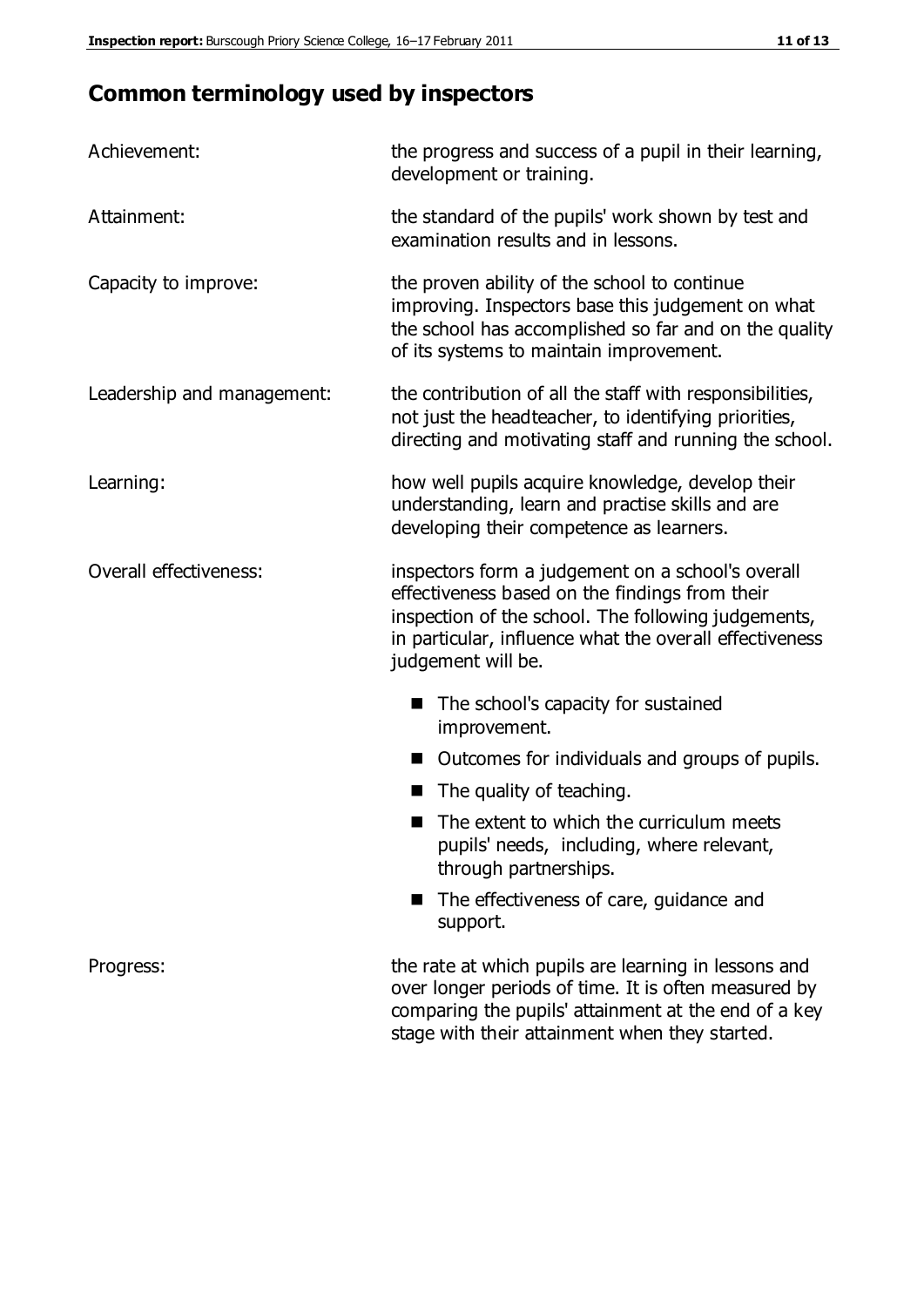#### **This letter is provided for the school, parents and carers to share with their children. It describes Ofsted's main findings from the inspection of their school.**

25 February 2011

#### Dear Students

#### **Inspection of Burscough Priory Science College, Ormskirk, L40 7RZ**

Thank you for the welcome that you gave the inspection team when we visited your school. We were impressed by your good behaviour. Your attendance is excellent. Questionnaires sent in by your parents and carers show that most are pleased with the school. You told us that most of you enjoy school and feel safe.

We found that your school is providing you with a satisfactory education. Some of you told us that the school has improved under the new headteacher and our evidence supported this. The new 'Every Child Matters' centre is very good at providing support, especially for those who have particular needs.

Examination results are broadly average and you do well in science and modern foreign languages. In 2010, English results were not as good as they should have been and boys did not achieve as well as girls. Teaching is satisfactory, enabling you to make satisfactory progress but this is improving. In the better lessons, you respond well to the teachers' high expectations and learn more rapidly, but this is not yet consistent. Although you have a choice of courses at Key Stage 4, this is mainly GCSEs, but ICT options are very limited. Many of you enjoy extra-curricular sports which help you to lead healthy lifestyles.

We have asked the headteacher to continue the work he has begun with the staff to:

- help you make better progress and so gain better qualifications
- $\blacksquare$  make more teaching good or outstanding by ensuring all abilities are catered for, and marking helps you to improve
- provide you with a broader choice of courses at Key Stage 4.

You can help by trying hard in all your work so that you gain the best qualifications that you can which will help you in the future.

Yours sincerely

Ruth James

Her Majesty's Inspector (on behalf of the inspection team)